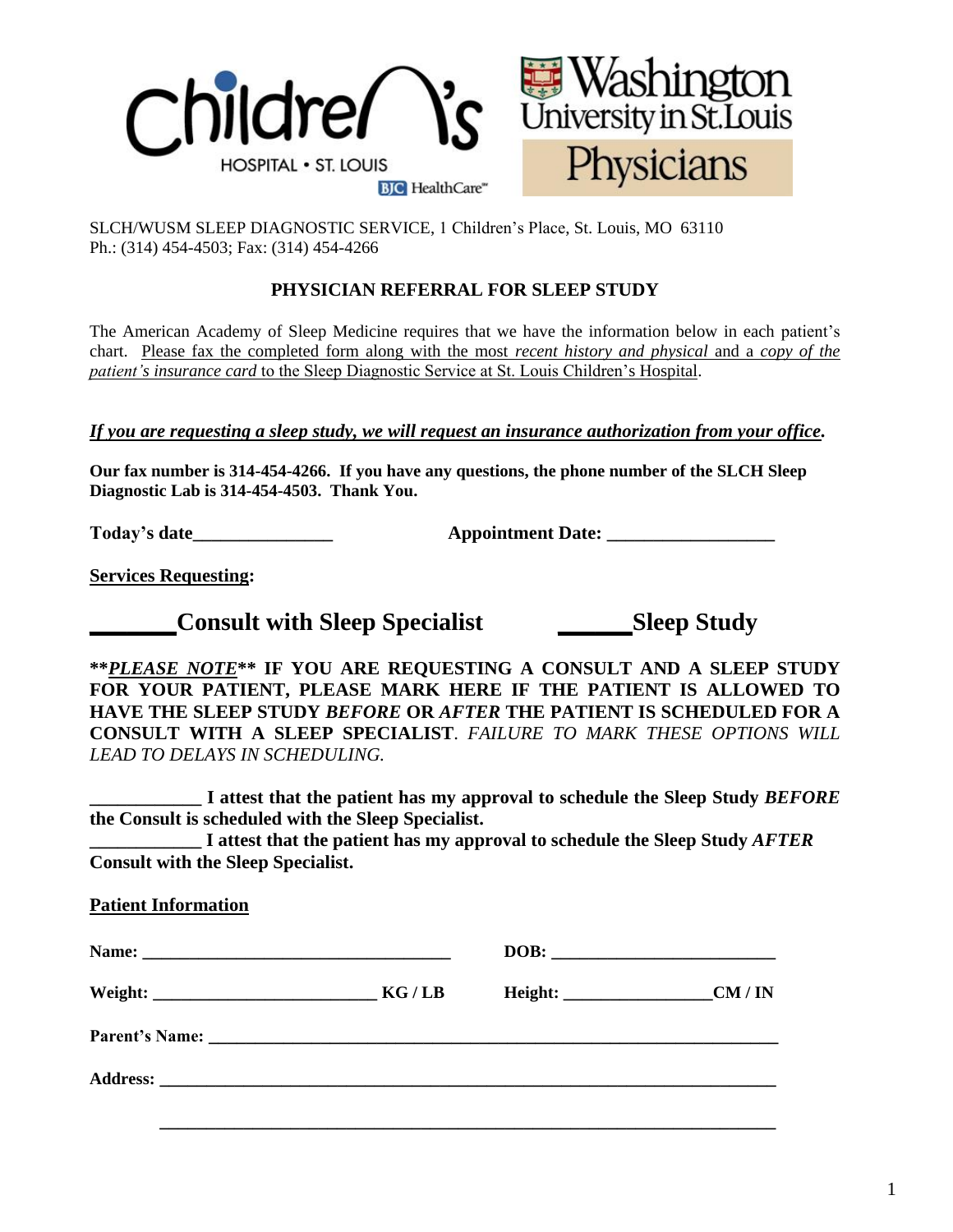$\text{Cell Phone:}\n$ 

**\_\_ OSAS \_\_CPAP/BiPAP**

**Insurance: \_\_\_\_\_\_\_\_\_\_\_\_\_\_\_\_\_\_\_\_\_\_\_\_\_\_\_\_\_\_\_\_\_\_\_\_\_\_\_\_\_\_\_\_\_\_\_\_\_\_\_\_\_\_\_\_\_\_\_\_\_\_\_\_\_**

## **Sleep Problems**

- **\_\_ Excessive Daytime sleepiness \_\_Morning Headaches**
- **\_\_ Snoring \_\_Witnessed Apnea**
- **\_\_ Frequent Awakenings \_\_Insomnia**
- **\_\_ Leg Movements \_\_Bedwetting**
- **\_\_ Night Terrors \_\_Sleep Walking**
- 
- **\_\_ Can't go to sleep or stay asleep**

#### **Medical Conditions**

**\_\_ None \_\_Muscular Weakness \_\_ Cardiac Arrhythmias \_\_Asthma**  $\qquad$  **\_\_ Achondroplasia/Dwarfism \_\_ Bronchopulmonary dysplasia (BPD) \_\_Down Syndrome \_\_ Cerebral Palsy \_\_Sickle Cell Anemia \_\_ Spina Bifida \_\_Nasal/sinus allergies 12. Attention Deficit Disorder <b>Example 20. Seizures \_\_ Treacher-Collins, Pierre Robin, or Prader-Willi Syndrome \_\_ Obesity \_\_ Other \_\_\_\_\_\_\_\_\_\_\_\_\_\_\_\_\_\_\_\_\_\_\_\_\_\_\_\_\_\_\_\_\_\_\_\_\_\_\_\_\_\_\_\_\_\_\_\_\_\_\_\_\_\_\_\_\_\_\_\_\_\_\_\_\_**

**\_\_\_\_\_\_\_\_\_\_\_\_\_\_\_\_\_\_\_\_\_\_\_\_\_\_ \_\_\_\_\_\_\_\_\_\_\_\_\_\_\_\_\_\_\_\_\_\_\_\_\_**

**\_\_\_\_\_\_\_\_\_\_\_\_\_\_\_\_\_\_\_\_\_\_\_\_\_\_ \_\_\_\_\_\_\_\_\_\_\_\_\_\_\_\_\_\_\_\_\_\_\_\_\_**

**\_\_\_\_\_\_\_\_\_\_\_\_\_\_\_\_\_\_\_\_\_\_\_\_\_\_ \_\_\_\_\_\_\_\_\_\_\_\_\_\_\_\_\_\_\_\_\_\_\_\_\_**

## **HEENT**

**Tonsils:** Removed Date of Surgery:

 **\_\_\_\_Intact \_\_\_\_\_Enlarged**

**Adenoids: \_\_\_\_Removed Date of Surgery: \_\_\_\_\_\_\_\_\_\_\_\_\_\_\_\_**

*<u>Intact</u>* **Enlarged** 

**Current Medication**